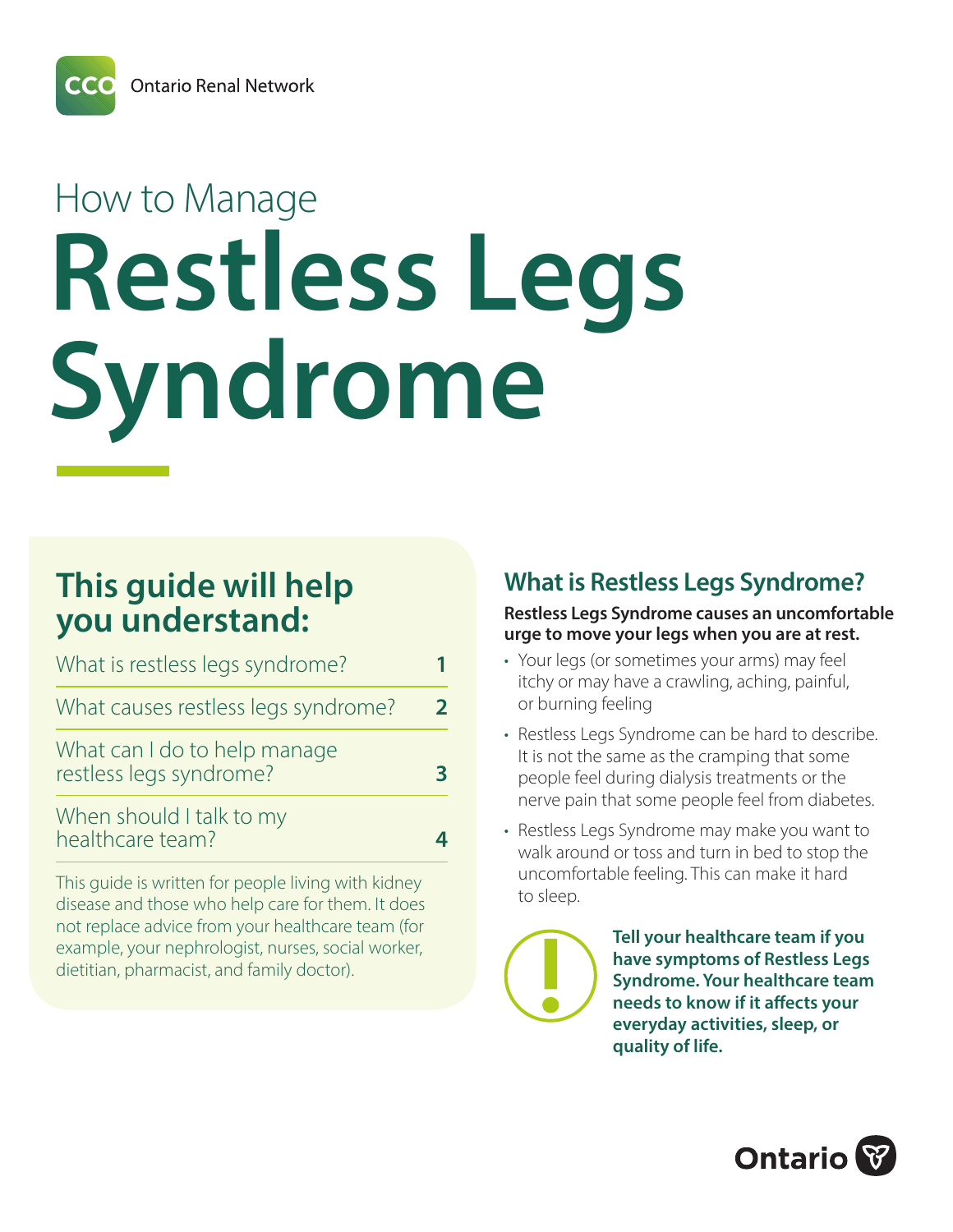## **What Causes Restless Legs Syndrome?**

There are many causes of Restless Legs Syndrome but not all of the causes are known. Restless Legs Syndrome is common for people living with kidney disease. Restless Legs Syndrome can happen during dialysis treatments. It causes an urge to move around that can make the treatments harder to cope with.

#### **Restless Legs Syndrome has also been linked to:**

- Low blood iron levels
- Anemia (low red blood cell count)
- Pregnancy
- Not getting enough vitamins
- Not getting enough dialysis
- Other medical conditions (for example, arthritis and Parkinson's disease)
- Using alcohol, caffeine, and tobacco

## **What Can I Do To Manage Restless Legs Syndrome?**

#### **Tips to help prevent or reduce discomfort from Restless Legs Syndrome:**

- Do activities that take your mind off of the discomfort by shifting your focus
	- Visit, call, or text a friend or family member
	- Try activities such as crossword puzzles or Sudoku, needlework, reading, or video games
	- Listen to quiet, calming music
- Try to exercise every day
	- Find activities that you enjoy and that fit in with your daily life, for example walking (if it is safe for you)
	- Being active during the day can help you sleep better at night
	- Talk to your healthcare team about how to exercise safely
- Stretch your legs or massage them with your hands
- Put a warm towel or heating pad on your legs, or take a warm shower or bath
	- If warmth does not help, try a cold compress or a cool shower or bath
- Good sleep habits may help for more tips on getting a good nights sleep, go to **www.ontariorenalnetwork.ca/symptoms** and read the Ontario Renal Network's Fatigue Symptom Self-Management Guide
- If you are taking medication for Restless Legs Syndrome, take it exactly as prescribed – do not wait for your symptoms to get really bad
- If you are getting dialysis and your dialysis unit offers stationary bikes, cycling during dialysis may help
- Limit caffeine and alcohol, especially in the evening
- Do not smoke or ask your healthcare team for support to quit smoking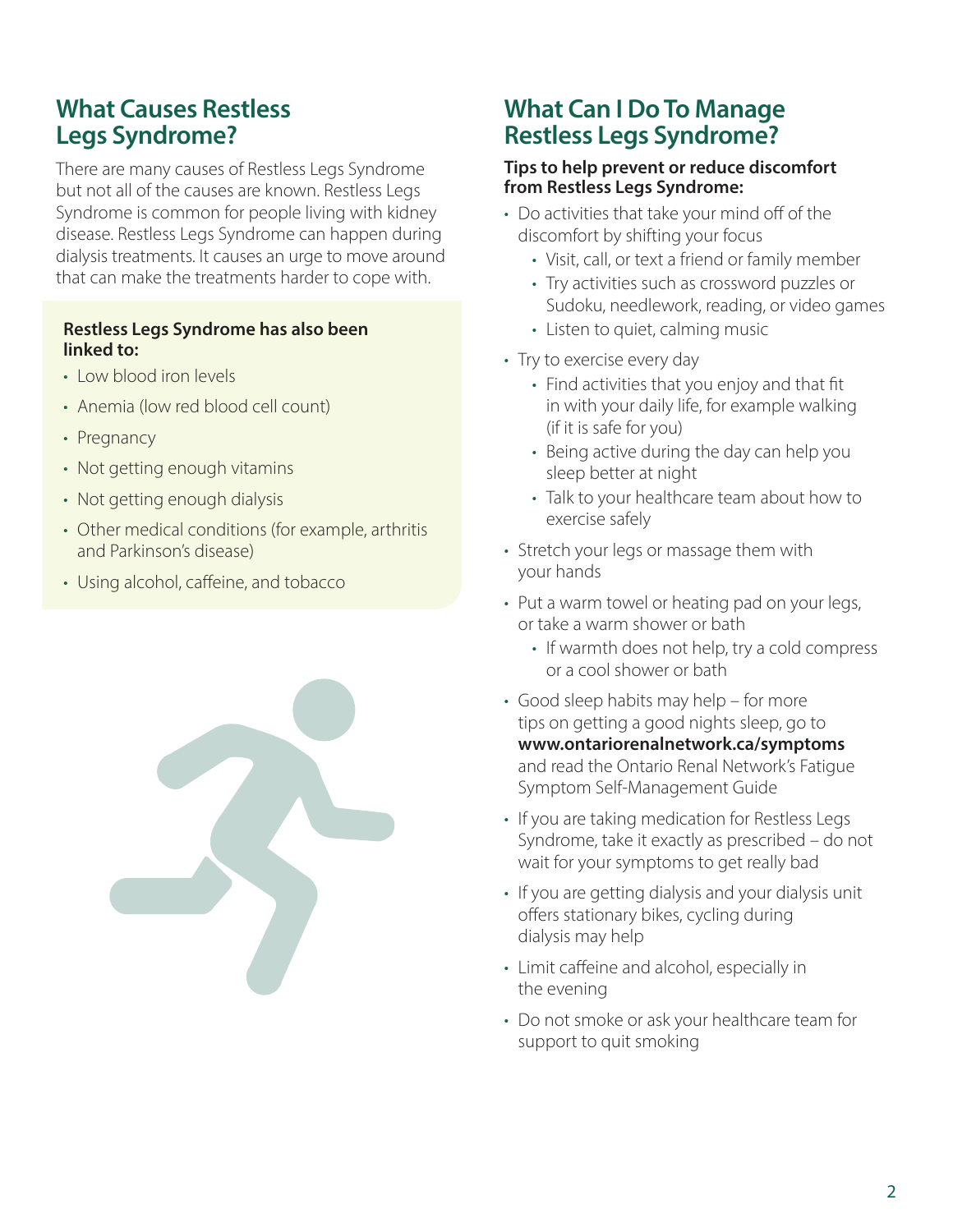## **When Should I Talk To My Healthcare Team?**

Speak to your healthcare team if you have symptoms of Restless Legs Syndrome or if your symptoms are getting worse. Your healthcare team may talk about treatment options such as exercise, stretching, relaxation techniques, massage therapy, or medication.

#### **Write down your symptoms and tell your healthcare team about them:**

- What does it feel like?
- When does it happen?
- How long does it last?
- How bad was it?
- What makes it better or worse?



**Your healthcare team wants to know if you have symptoms of Restless Legs Syndrome. Your concerns and questions are important. Do not be afraid to share them.**